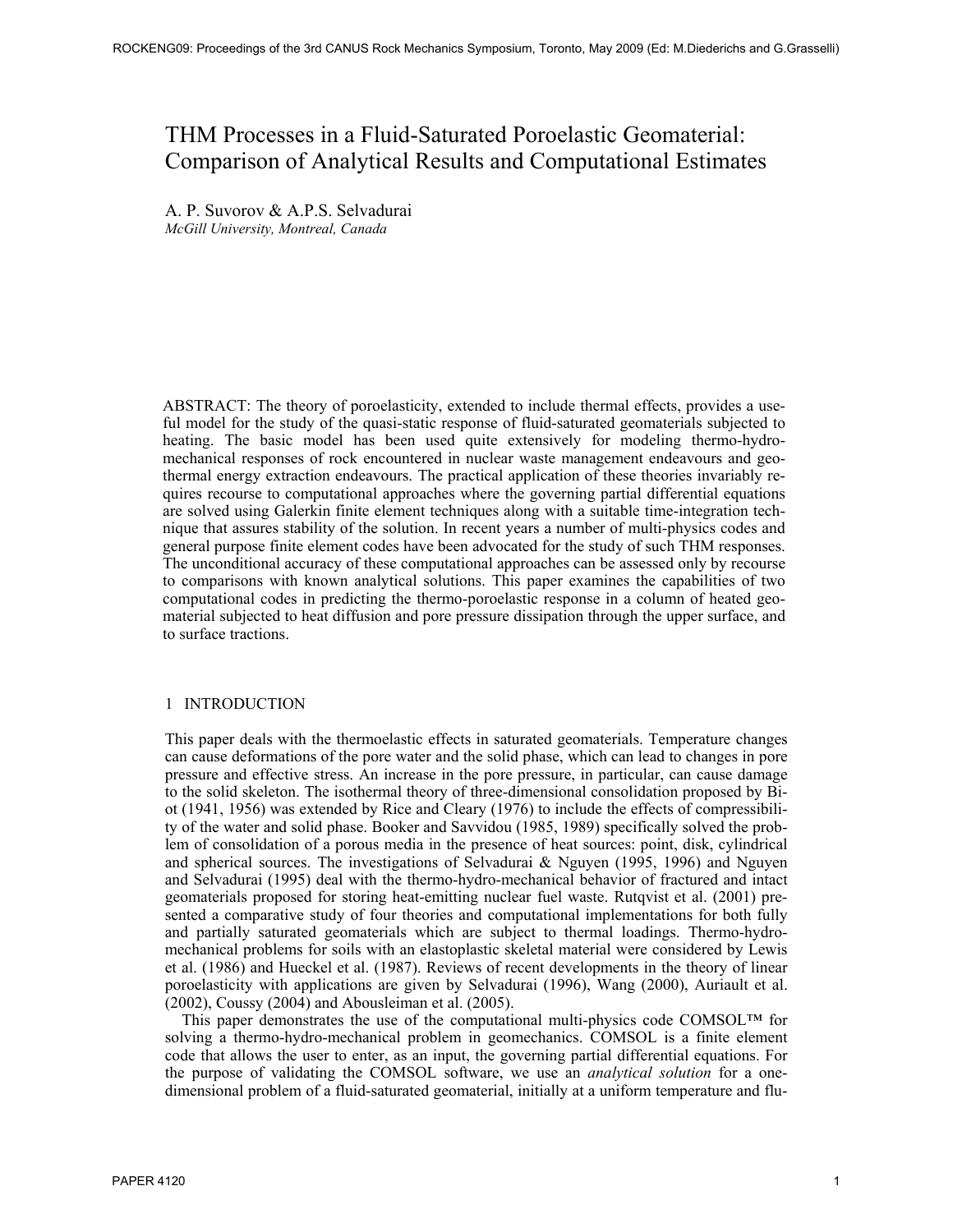id pressure, which undergoes heat diffusion and pore pressure dissipation due to the reduction of the surface temperature and pressure to zero. In addition, the geomaterial column is subjected to a normal traction at the surface. A further aspect of the research is to provide an inter-code validation of the accuracy of COMSOL through a comparison with results obtained for the onedimensional problem, using the general purpose finite element code ABAQUS™.

 The paper is organized as follows: The governing equations and the three-dimensional theory are presented in Section 1. An analytical solution for the one-dimensional problem is presented in Section 2. In Section 3 we describe the information the COMSOL user should provide to solve a thermo-hydro-mechanical problem via the finite element approach. Finally, in Section 4 we compare the results of the analytical solution from COMSOL and ABAQUS.

#### 2 GOVERNING EQUATIONS

Consider a fully saturated poroelastic medium subjected to external mechanical loading and heating. The poroelastic medium consists of two phases - the porous solid and the liquid occupying the pore space. The porous solid is assumed to be isotropic, linearly elastic, and locally non-deformable (i.e. rigid grain material). It is convenient to use concise notation in which spatial coordinates *x*, *y*, *z* are replaced by  $\mathbf{x}(x_1, x_2, x_3)$ 

In the absence of body forces, the total stresses in the poroelastic medium  $\sigma_{ii}$  must satisfy equilibrium equations,

$$
\sigma_{ij,j} = 0 \tag{1}
$$

The Duhamel-Neumann form of the constitutive relationship that accounts for thermal effects due to*T* and pore fluid pressure effects due to *p* takes the form,

$$
\sigma_{ij} = 2G_D \varepsilon_{ij} + (K_D - \frac{2G_D}{3})\varepsilon_V \delta_{ij} - 3K_D \alpha_s T \delta_{ij} - p \delta_{ij}
$$
 (2)

where *p* is the excess pore pressure, *T* is the temperature change,  $\varepsilon_{ij}$  are the strain components,  $\varepsilon_V = \varepsilon_{kk}$  is the volumetric strain,  $\alpha_s$  is the linear thermal expansion coefficient of the solid phase,  $K_D$ ,  $G_D$  are the bulk and shear modulus of the geomaterial under drained conditions. Note that absence of the thermal expansion coefficient of the fluid  $\alpha_f$  in (2) does not imply that it has to be zero. The thermal expansion of the fluid, along with the thermal expansion of the solid phase, affects the value of the pressure.

 It is worth noting that when drainage is allowed, the fluid pressure in the geomaterial will dissipate with time. Thus, the mechanical properties  $K_D$ ,  $G_D$  and thermal expansion coefficient of the drained geomaterial will be equivalent to those for a porous geomaterial skeleton with empty pores. However, even when pressure is zero, the liquid is technically present in the porous fully saturated geomaterial. Therefore, the temperature field in (2) must be obtained as a solution of the heat transfer (conduction) equation for a porous medium with liquid filled pores.

The infinitesimal strain components are related to the displacement components  $u_i$  by the relationship

$$
\varepsilon_{ij} = \frac{1}{2}(u_{i,j} + u_{j,i})
$$
\n(3)

Substituting (2) and (3) into the equilibrium equations (1) leads to,

$$
(K_D + \frac{G_D}{3})u_{k,ki} + G_D \nabla \nabla u_i - p_{,i} - K_D 3 \alpha_s T_{,i} = 0
$$
\n(4)

Another governing equation can be derived from the void occupancy equation and Darcy's law. The void occupancy equation states that the volume outflow from a geomaterial element must match the decrease in volume of the element plus any increase in volume of the constituents due to an increase in temperature:

$$
n\int_0^t v_{l,l}dt + \varepsilon_V + n\frac{p}{K_f} = n(3\alpha_f)T + (1-n)(3\alpha_s)T
$$
\n<sup>(5)</sup>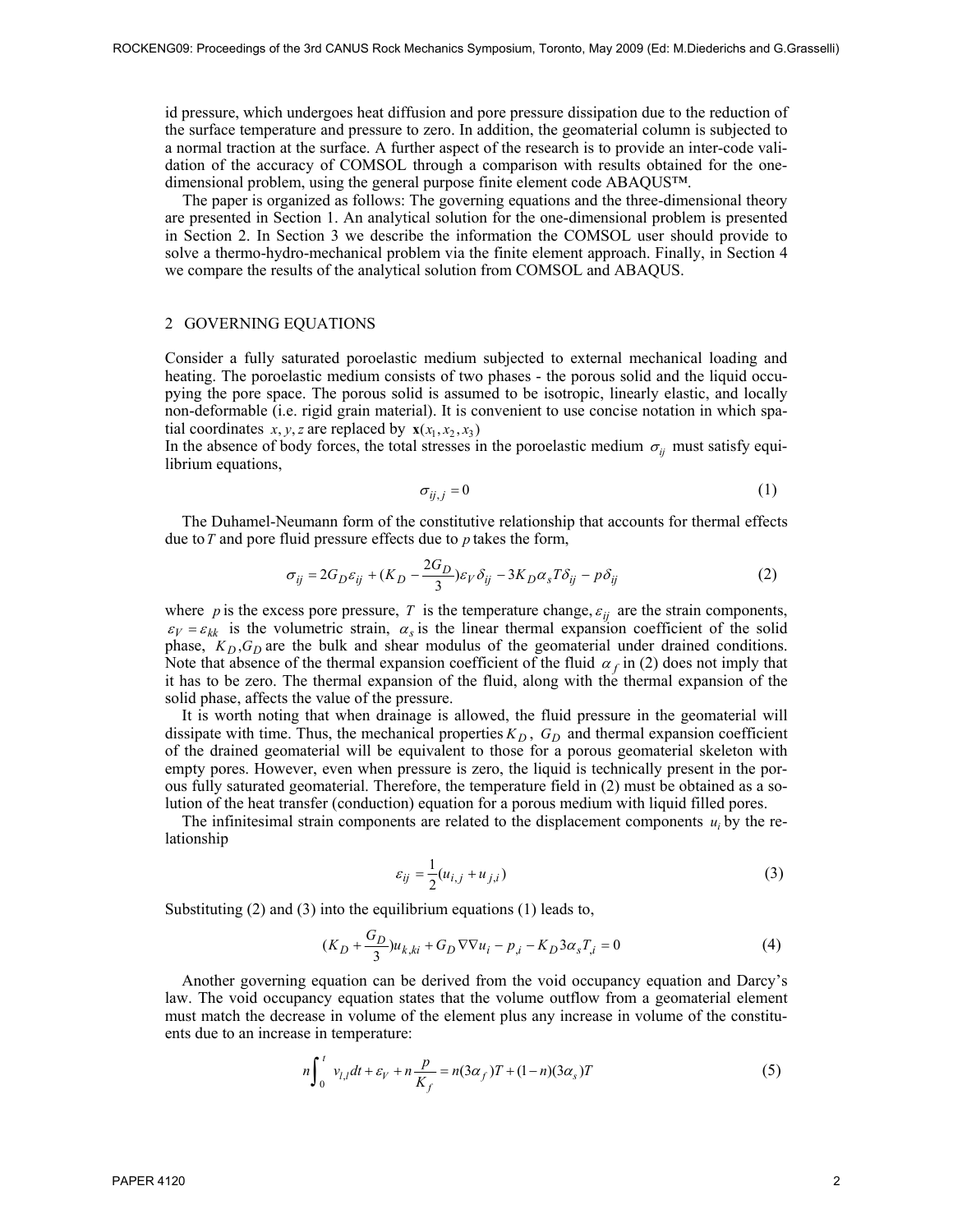where  $v_l$  is the divergence of fluid velocity, *n* is porosity,  $K_f$  is the bulk modulus of the fluid. In turn, Darcy's law can be written as,

$$
nv_l = -\frac{k_{lm}}{\gamma} p_{,m} \tag{6}
$$

where  $k_{lm}$  are components of the permeability tensor, and  $\gamma$  is the unit weight of the fluid. Substitution of (6) into (5) and differentiation of (5) with respect to time results in another governing equation

$$
-\frac{k_{lm}}{\gamma}p_{lm} + \frac{du_{l,l}}{dt} + \frac{n}{K_f}\frac{dp}{dt} = n(3\alpha_f)\frac{dT}{dt} + (1-n)(3\alpha_s)\frac{dT}{dt}
$$
(7)

The temperature field must satisfy the heat conduction equation,

$$
c_{eq} \frac{\partial T}{\partial t} - k_{eq} \nabla \nabla T = 0 \tag{8}
$$

where  $c_{eq}$  is the effective specific heat of the porous medium and  $k_{eq}$  is the effective thermal conductivity of the porous medium. To find these coefficients, it is possible to use, for example, volume averaged estimates. Thus, the specific heat and conductivity can be estimated as,

$$
c_{eq} = n\rho_f c_f + (1 - n)\rho_s c_s
$$
  
\n
$$
k_{eq} = nk_f + (1 - n)k_s
$$
 (9)

where  $\rho_f$  and  $\rho_s$  are the densities of the liquid and solid phase,  $c_f$  and  $c_s$  are their specific heat capacities, and  $k_f$ ,  $k_s$  are the thermal conductivity of the liquid and solid material.

The governing equations (4), (7) and (8) must be accompanied by initial and boundary conditions. Initial conditions are prescribed for the temperature and the pressure within the domain  $\Omega$ ,

$$
p(x,t=0) = p_0(x) \text{ in } \Omega
$$
  

$$
T(x,t=0) = T_0(x) \text{ in } \Omega
$$
 (10)

The boundary conditions on the boundary  $\Gamma = \partial \Omega$  are,

$$
T(x,t) = T_{\Gamma}(x) \text{ on } \Gamma_{T1}; \ -k_{eq}T_{,i}(x,t) = q_i(x) \text{ on } \Gamma_{T2}; \ p(x,t) = p_{\Gamma}(x) \text{ on } \Gamma_{P1}
$$

$$
-\frac{k_{lm}}{\gamma} p_{,m} = h_l(x) \text{ on } \Gamma_{P2}; \ u_i(x,t) = u_{i\Gamma}(x) \text{ on } \Gamma_{U1}
$$

$$
\sigma_{ij}(x,t)n_j = t_i(x) \text{ on } \Gamma_{U2}
$$
 (11)

where  $\Gamma_{T1} \cup \Gamma_{T2} = \Gamma$ ,  $\Gamma_{P1} \cup \Gamma_{P2} = \Gamma$ ,  $\Gamma_{U1} \cup \Gamma_{U2} = \Gamma$ .

#### 3 SOLUTION OF ONE - DIMENSIONAL PROBLEM

Consider an idealized problem of a one-dimensional column of fluid-saturated geomaterial occupying the region  $0 \le x_2 \le L$  being initially at an elevated temperature  $T_0$ . During this heating, fluid drainage across the boundary  $x_2 = 0$  is prevented, which results in an initial fluid pressure build-up. Subsequently, the temperature and pressure at the surface of the region are reduced to zero and a compressive load  $\sigma_0$  is applied at the upper surface of the column. The heat flux, fluid velocity and displacement are zero at the bottom surface of the column. Assuming that there are no lateral displacements

$$
u_1(x,t) = u_3(x,t) = 0 \qquad ; \qquad \varepsilon_V = u_{2,2} \tag{12}
$$

The boundary conditions for the temperature, pressure, displacements and stresses are:

$$
p(x_2 = 0, t) = 0 \quad ; \quad \left[\frac{\partial p}{\partial x_2}\right](x_2 = L, t) = 0
$$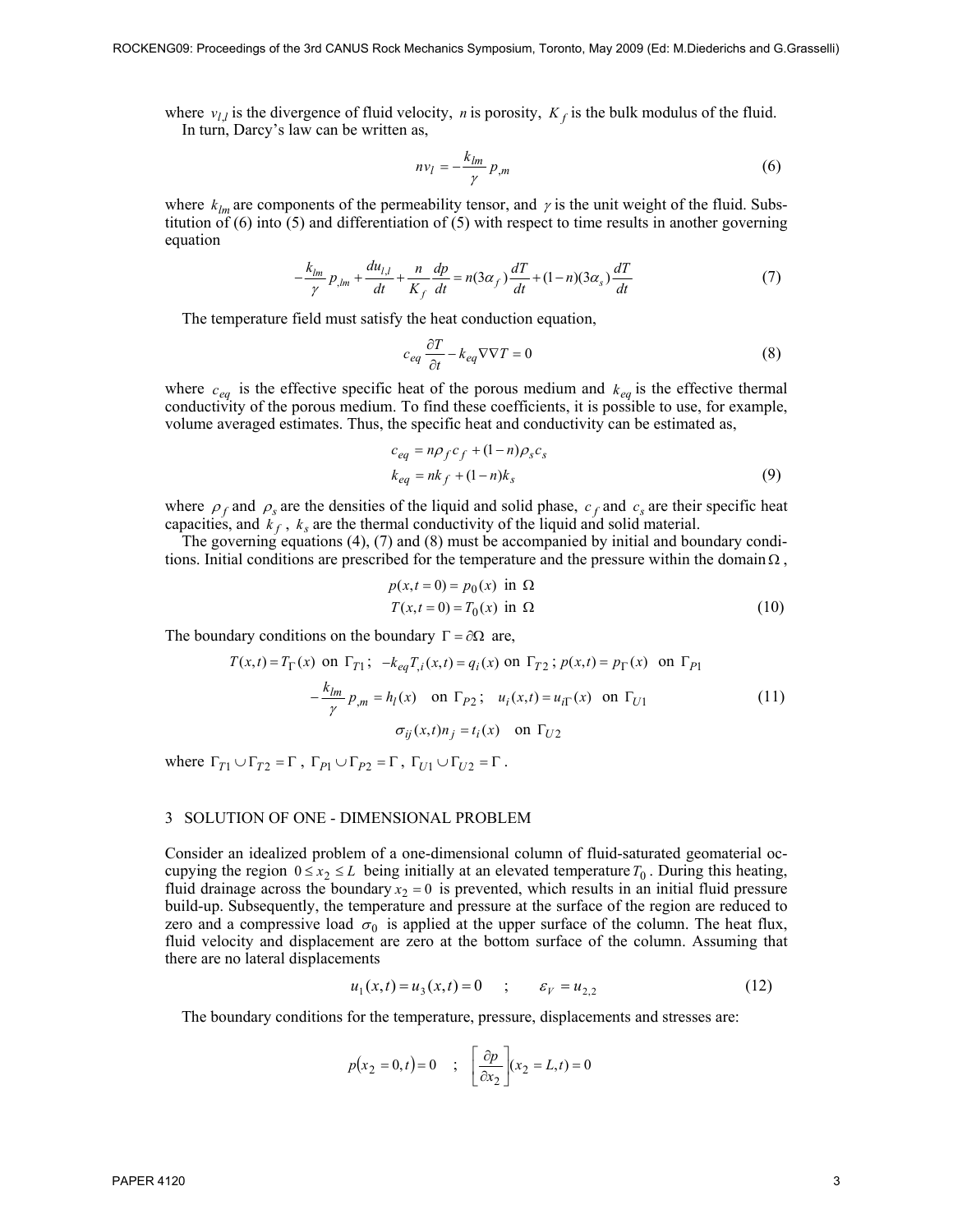$$
T(x_2 = 0, t) = 0 \quad ; \quad \left[\frac{\partial T}{\partial x_2}\right](x_2 = L, t) = 0
$$
\n
$$
\sigma_{22}(x_2 = 0, t) = \sigma_0; \quad \sigma_{12}(x_2 = 0, t) = 0
$$
\n
$$
u_2(x_2 = L, t) = 0
$$
\n(13)

The initial conditions for the temperature and pressure are:

$$
T(x_2, t = 0) = T_0 \tag{14a}
$$

$$
p(x_2, t = 0) = p_0 \tag{14b}
$$

The temperature field satisfying the partial differential equation (8) governing heat conduction and the boundary/initial conditions (13), (14a) is given by,

$$
T(x_2, t) = T_0 \sum_{m=1,3,5...} \frac{4}{m\pi} \sin(\frac{m\pi}{2L} x_2) \exp(-\kappa_m^2 t) \quad ; \quad \kappa_m^2 = \frac{m^2 \pi^2}{4L^2} \frac{k_{eq}}{c_{eq}}
$$
\n(15)

Note that the total normal stress  $\sigma_{22}$  inside the column is equal to the applied stress,

$$
\sigma_{22}(x,t) = \sigma_0 \tag{16}
$$

From the constitutive equation (2)

$$
(K_D + \frac{4}{3}G_D)\varepsilon_{22} - K_D 3\alpha_s T - p = \sigma_{22} = \sigma_0
$$
\n(17)

and, therefore, the normal strain is

$$
\varepsilon_{22} = \varepsilon_V = \frac{1}{K_D + \frac{4}{3}G_D} (\sigma_0 + K_D 3\alpha_s T + p)
$$
\n(18)

Equation (18) can be used in (7) to obtain a differential equation for the fluid pressure, i.e.

$$
-\frac{k_{22}}{\gamma}p_{,22} + \left[\frac{n}{K_f} + \frac{1}{K_D + \frac{4}{3}G_D}\right]\frac{dp}{dt} = n3\alpha_f\frac{dT}{dt} + (1-n)3\alpha_s\frac{dT}{dt} - \frac{K_D}{K_D + \frac{4}{3}G_D}3\alpha_s\frac{dT}{dt}
$$
(19)

Solution of equation (19) is obtained as the sum of the solution of the homogeneous equation  $p<sup>H</sup>$ , and a particular solution of the inhomogeneous equation  $p^*$ , i.e.,

$$
p = p^H + p^* \tag{20}
$$

The homogenous equation is obtained from the equation above by setting  $T = 0$ , and the general solution is given by,

$$
p^{H}(x_2,t) = \sum_{m=1,3,5...} C_m \sin(\frac{m\pi}{2L}x_2) \exp(-\omega_m^2 t) \quad ; \quad \omega_m^2 = \frac{m^2 \pi^2}{4L^2} \frac{k_{22}(K_D + \frac{4}{3}G_D)}{\gamma(1 + \frac{n}{K_f}(K_D + \frac{4}{3}G_D))}
$$
(21)

where  $C_m$  are unknown coefficients. Now we need to find a particular solution of the given equation by considering application of temperature*T* . The particular solution of (19) is taken in the same form as the temperature field  $(15)$ ,

$$
p^*(x_2, t) = \sum_{m=1,3,5...} A_m \sin(\frac{m\pi}{2L}x_2) \exp(-\kappa_m^2 t) \quad ; \quad \kappa_m^2 = \frac{m^2 \pi^2}{4L^2} \frac{k_{eq}}{c_{eq}} \tag{22}
$$

To find the unknown coefficients  $A_m$ , (22) is substituted into (19). This gives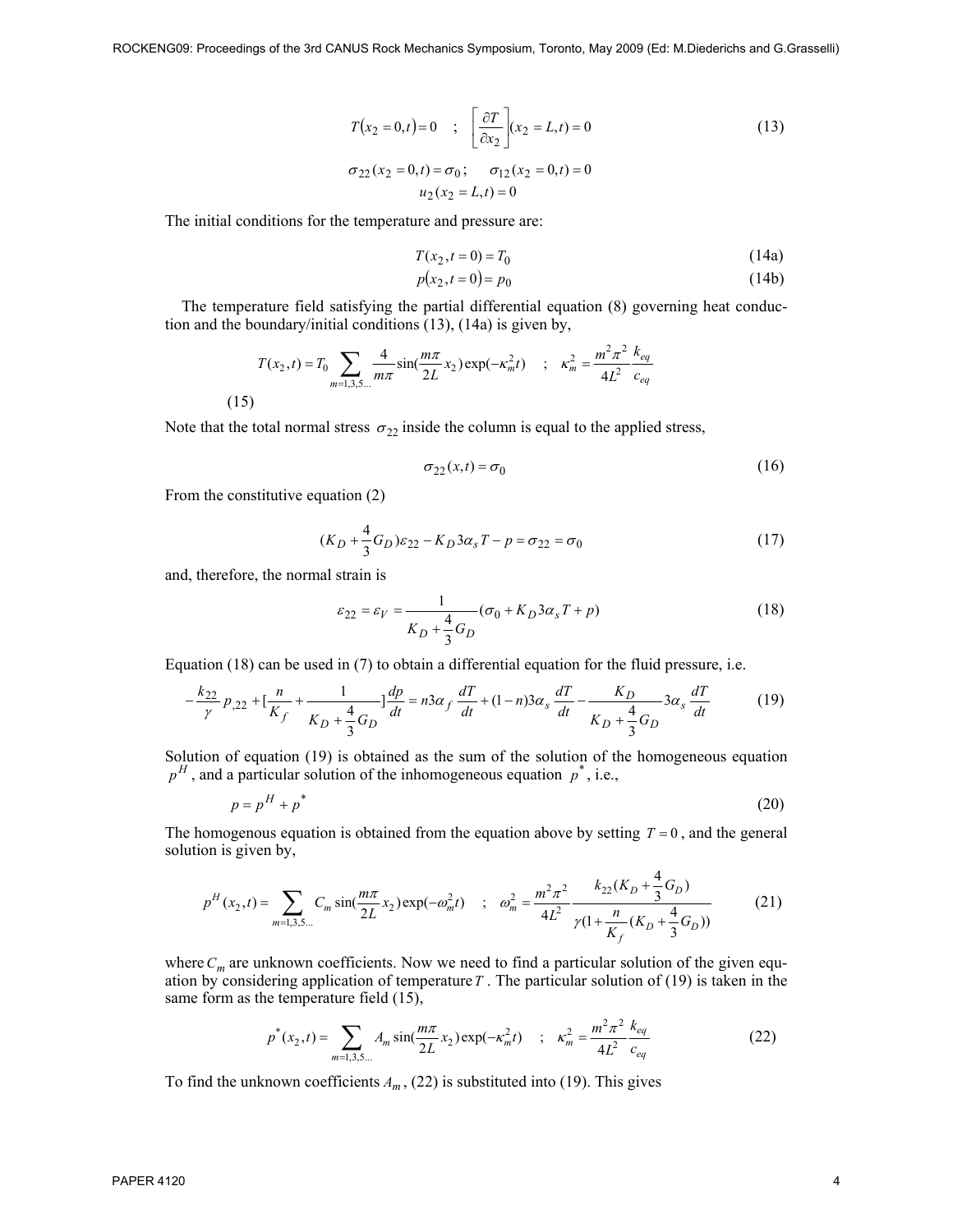$$
A_m = \frac{\left(\frac{K_D}{K_D + 4G_D/3} 3\alpha_s - n3\alpha_f - (1 - n)3\alpha_s\right) \frac{4T_0\kappa_m^2}{m\pi}}{\frac{k_{22}}{\gamma} \frac{m^2\pi^2}{4L^2} - \left(\frac{1}{K_D + 4G_D/3} + \frac{n}{K_f}\right)\kappa_m^2}
$$
(23)

Since the total fluid pressure must satisfy the initial condition,

$$
p(x_2, t = 0) = p_0 = p_0 \sum_{m=1,3,5} \frac{4}{m\pi} \sin(\frac{m\pi}{2L} x_2)
$$
 (24)

From (20) and (24) we can establish the following connection between the coefficients,

$$
C_m = p_0 \frac{4}{m\pi} - A_m \tag{25}
$$

The initial fluid pressure can be found from the void occupancy equation  $(5)$  at time  $t = 0$  and constitutive equation (17),

$$
p_0 = \frac{-\sigma_0 + [n\beta\alpha_f + (1-n)\beta\alpha_s]T_0(K_D + 4G_D/3) - K_D\beta\alpha_s T_0}{1 + (K_D + 4G_D/3)\frac{n}{K_f}}
$$
(26)

To summarize, the total solution for the fluid pressure is given by,

$$
p(x_2, t) = \sum_{m=1,3,5...} C_m \sin(\frac{m\pi}{2L} x_2) \exp(-\omega_m^2 t) + \sum_{m=1,3,5...} A_m \sin(\frac{m\pi}{2L} x_2) \exp(-\kappa_m^2 t)
$$
(27)

where  $A_m$  is found from (23),  $C_m$  from (25) and the initial pressure  $p_0$  from (26). This completes the solution for the pressure. Now the strain is derived using constitutive equation (18),

$$
\varepsilon_{22} = \varepsilon_V = \frac{1}{K_D + 4G_D/3} (\sigma_0 + K_D 3\alpha_s T + p)
$$

The displacement field can be found by integrating the strain,

$$
u_2 = \int \frac{1}{K_D + 4G_D / 3} (\sigma_0 + K_D 3\alpha_s T + p) dx_2 + U \tag{28}
$$

where *U* is the constant of integration. This gives

$$
u_2 = \frac{1}{K_D + 4G_D/3} [-K_D 3\alpha_s T_0 \sum_{m=1,3,5...} \frac{8L^2}{m^2 \pi^2} \cos(\frac{m\pi}{2L} x_2) \exp(-\kappa_m^2 t) -
$$
  
- 
$$
\sum_{m=1,3,5...} C_m \frac{2L}{m\pi} \cos(\frac{m\pi}{2L} x_2) \exp(-\omega_m^2 t)
$$
  
- 
$$
\sum_{m=1,3,5...} A_m \frac{2L}{m\pi} \cos(\frac{m\pi}{2L} x_2) \exp(-\kappa_m^2 t) + \sigma_0 (y - L)]
$$
(29)

The constant of integration is found by requiring that the displacement be zero at the lower surface, i.e.,  $u_2(x_2 = L, t) = 0$ .

#### 4 RESULTS OBTAINED USING COMSOL™ AND ABAQUS™

The solution for the one-dimensional problem described in the previous section is used to validate performance of the multi-physics code COMSOL. The solution was also verified using the ABAQUS finite element program. We can define a sequence of auxiliary problems. In each auxiliary problem, the temperature is applied gradually within a short period of time, starting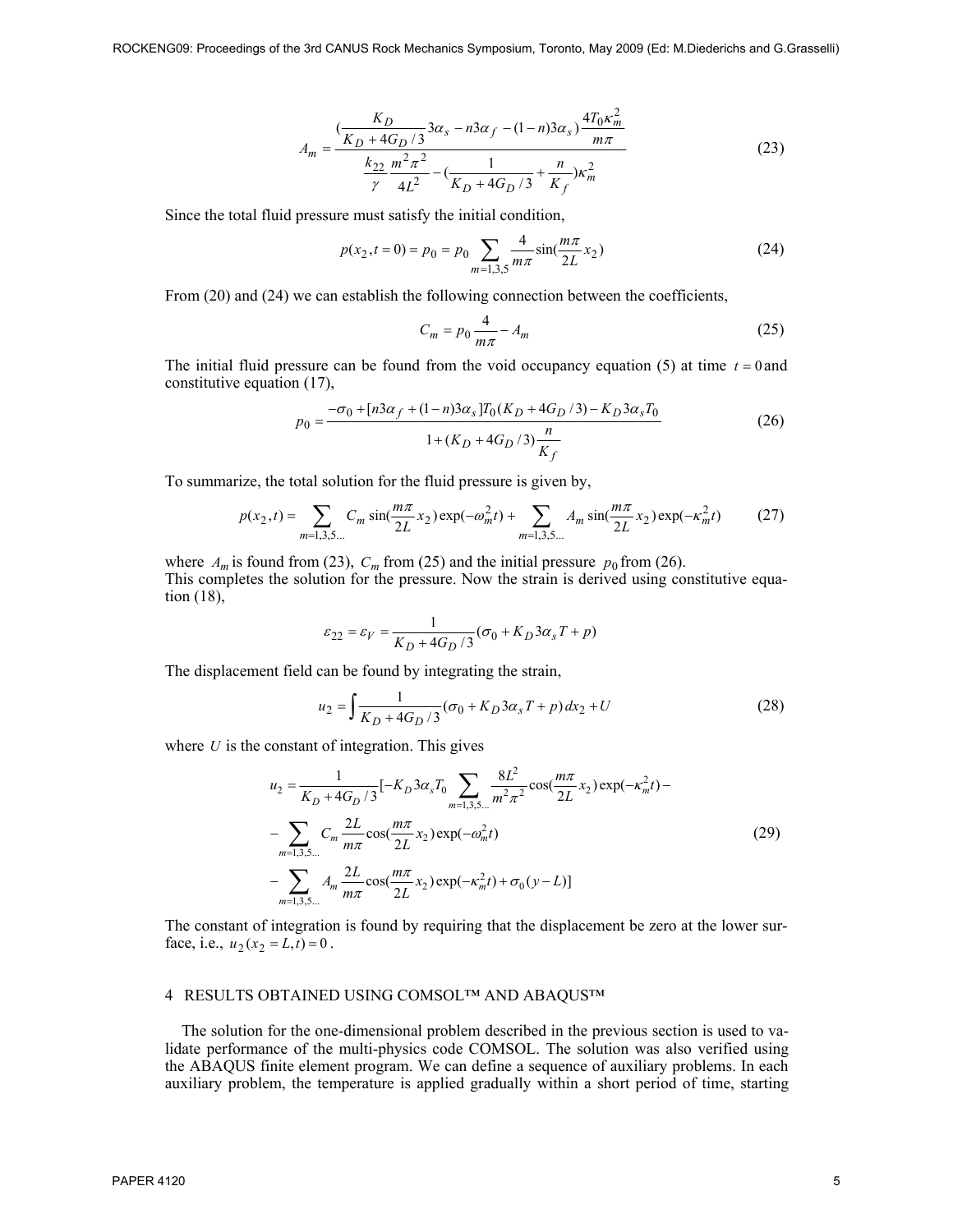from a zero value and reaching a maximum value  $T_0$ . The sequence is formed by setting the duration over which the temperature rise takes place to zero. Note that the initial conditions for the original problem, in which the temperature is raised instantaneously to  $T_0$ , can be considered as a limit of the sequence of the solutions of these auxiliary problems.

When the user solves the auxiliary problems with the help of ABAQUS, the step GEOSTAT-IC is not needed, since the initial temperature and all initial fields are indeed zero. (The step GEOSTATIC is used to find equilibrium state for the geomaterial subject to initial pressure and initial stresses.) One can confirm that the solutions of the auxiliary problems converge, at time  $t = 0$ , to the current solution, when the temperature is applied instantaneously. Therefore, the step GEOSTATIC must not be used if the user solves the original problem with ABAQUS. In fact, this step will give a wrong solution, in which for example, the displacement is zero at time  $t = 0$  for the case of incompressible fluid. Also, note that ABAQUS requires the input of the void ratio *e* instead of porosity. They are related as,

$$
e = \frac{n}{1 - n}
$$

In the input file the initial pressure can be set equal to zero; the user does not have to evaluate the value of the initial pressure (26).

When solving the problem with COMSOL the user has to modify certain dialog boxes. First of all, in the dialog box of the elasticity problem, in the section "Load" the user has to check the checkbox "Include thermal expansion" and in the field "Temp" put in the name of the variable denoting the temperature*T* . Then, in the same dialog box, the user has to add the body forces that are caused by the pressure gradient. Thus, according to  $(4)$ , the parameter "body load"  $F<sub>x</sub>$  must be assigned the value  $-p_{,x}$ , the parameter  $F_y$  takes the value  $-p_{,y}$ . Note that the terms containing derivatives of temperature  $T_i$  need not be added to the fields of this dialog box since, for the thermo-elastic problem, the temperature gradient is already included as a body force.

Next, the user has to modify the mass conservation equation. COMSOL solves the Darcy's equation in the form of a piezo-conduction equation (Barenblatt et al., 1990; Selvadurai et al., 2005; Selvadurai, 2009)

$$
S\frac{\partial p}{\partial t} - \nabla \cdot \left[\frac{k_s}{\eta} \nabla (p + \rho_f gD)\right] = Q_s
$$

where *S* is the storage term,  $Q_s$  is the liquid source, *g* is the gravitational acceleration,  $\rho_f$  is the fluid density,  $k_s$  is the saturated permeability coefficient,  $\eta$  is the viscosity of the fluid.

To match this form of mass conservation law with the given equation (7), in the dialog box of the Darcy's equation, in the section Coefficients, the user has to add source terms according to (7). For the right-hand side of the Darcy's equation  $Q_s$ , the user has to input

$$
-vyt + n*3* \alpha_f * (Tt + T0/t0 * (t < t0)) + (1 - n)*3* \alpha_s * (Tt + T0/t0 * (t < t0))
$$

Here the vertical displacement in COMSOL is denoted by *v*, the coordinate  $y = x_2$ , *vyt* is the derivative of *v* with respect to *y* and time *t* ,*T*0 is the initial (applied) temperature, *t*0 is an arbitrarily chosen but small value of time. The expression  $(t < t_0)$  is 1 if the condition inside the brackets is satisfied, and it is 0 otherwise.

The term containing  $T0/t0$  should not be omitted since it represents an approximate derivative of the Heaviside function  $T_0H(t)$  with respect to time.

To eliminate the effect of self weight, the user can set gravitational acceleration equal to zero, i.e.,  $g = 0$ .

The storage parameter *S* must be set to  $n/K_f$ . Thus, in the case of an incompressible fluid  $S = 0$ . Also, the user has to make sure that  $k_s / \eta = k_{22} / \gamma$  as in (7). As in ABAQUS, there is no need for the user to know the initial pressure (26), it can be set to zero.

In the dialog box "Conduction" in the section Init, the user has to specify the initial temperature  $T_0$ . Also, in the section "Thermal Properties", the user can specify effective heat capacity and effective thermal conductivity for the porous media.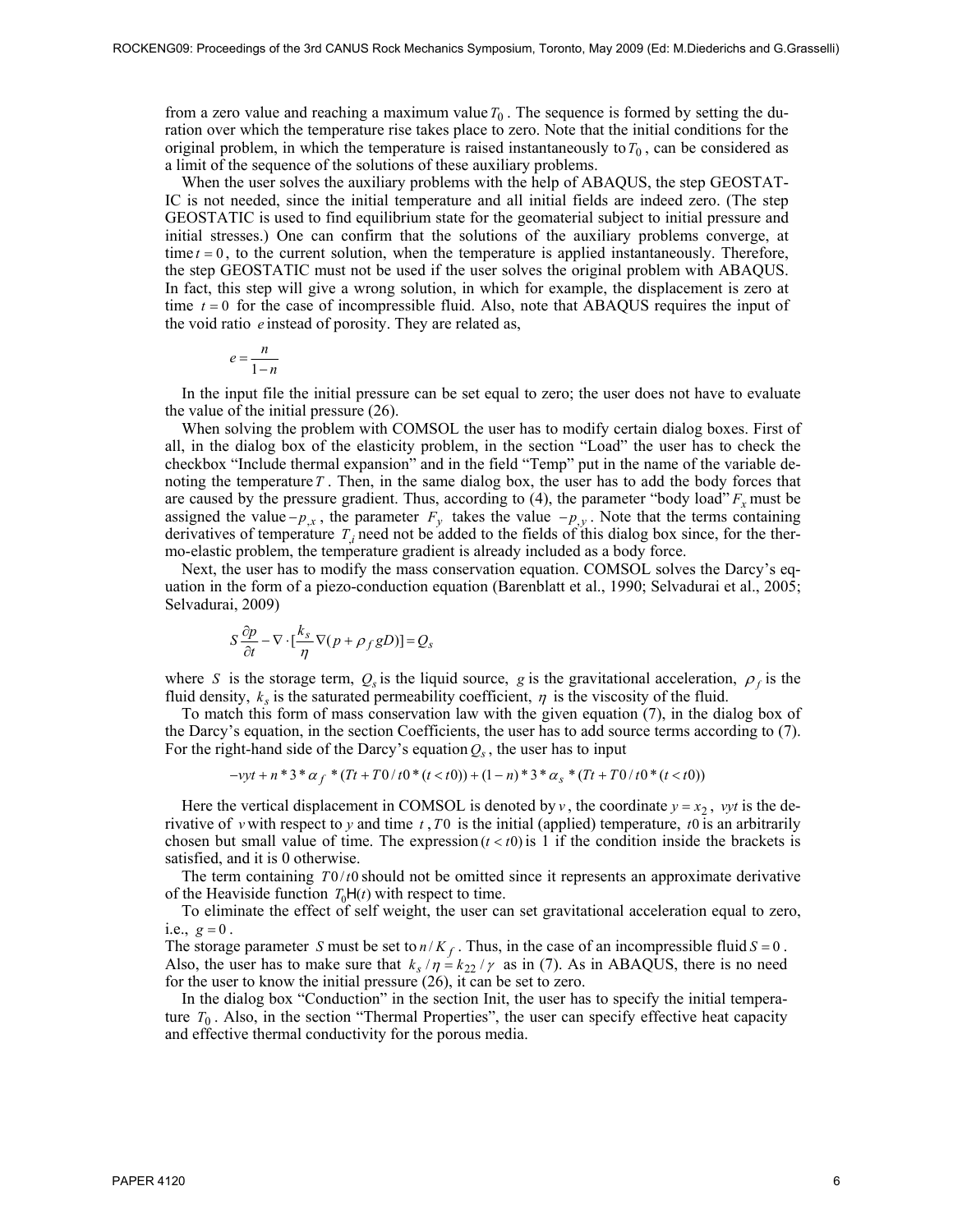#### 5 NUMERICAL RESULTS

Consider the THM problem for a 1D column of height *L* =10 m. The column occupies the domain  $0 \le x_2 \le L$ . The column is initially at the elevated temperature equal to  $T_0 = 100C$  and is acted upon by the non-zero pore pressure that builds up initially due to the absence of fluid drainage across the boundaries. The pressure and the temperature at the upper surface  $x<sub>2</sub> = 0$  are reduced to zero and the constant compressive stress  $\sigma_0 = -10$  MPa is applied at the upper surface. The following properties are used:

Table 1. Properties of soil

| Property                                | Value                                                                          |
|-----------------------------------------|--------------------------------------------------------------------------------|
| Porosity $n$                            | 0.25                                                                           |
| Young's modulus                         | $E = 60*10^9 Pa$                                                               |
| Poisson's ratio                         | $v = 0.3$                                                                      |
| Unit weight of water                    | 9800 $N/m^3$                                                                   |
| Fluid permeability                      | $k = 2.94e-12 m/s$                                                             |
| Effective thermal conductivity          | $k_{eq} = 4$ (W/m <sup>o</sup> C)                                              |
| Effective specific heat                 |                                                                                |
| Linear thermal expansion of solid phase | $c_{eq}^{eq}$ = 2465000 (J/kg/°C)<br>$\alpha_s$ = 8.3 *10 <sup>-6</sup> (1/°C) |
| Linear thermal expansion of liquid      | neglected                                                                      |
| Fluid bulk modulus                      | $K_f = \infty$ or 2.2*10 <sup>9</sup> Pa (two values are used to               |
|                                         | examine effect of fluid compressibility)                                       |

In the figures presented here the analytical solution is shown with a solid line and the COM-SOL solution is shown in dotted lines. Figure 1 shows the temperature distribution through the depth of the geomaterial column at 1, 100, and 365 days after initiation of heat diffusion. At time  $t = 0$  the temperature change was equal to  $T_0 = 100^0 C$ . For  $t > 0$  on the upper surface  $x_2 = 0$  the temperature change is reduced to zero. The computational results obtained using the ABAQUS code are very close to the analytical and COMSOL results, and, thus, are not shown here.

Figure 2 shows the distribution of pore fluid pressure with depth within the column subjected to the axial stress  $\sigma_0$ , aforementioned temperature change, and zero pressure at the upper surface. In Figure 2, the results obtained using ABAQUS are shown as circles. As expected, with time, the pressure dissipates inside the geomaterial. The maximum pressure is attained here at time  $t = 0$ , for the case of an incompressible fluid. Note that the initial fluid pressure in the absence of the temperature change is equal to 10 MPa (which is consistent with undrained response of a saturated geomaterial) but with the temperature increase included, the pressure reaches the value 36.3 MPa. This value can be obtained from the result (26). The positive value of the initial pressure caused by temperature change alone ( $36.3 -10 = 26.3$  MPa) can be explained in the following way: Thermal expansion of the solid phase and zero thermal expansion of the fluid would lead to pore fluid tension, and thus negative pressures, if the pores were free to deform in the lateral direction. However, due to constraint on lateral displacements,  $u_1 = u_3 = 0$ , the resulting fluid pressure is positive, i.e., the fluid is still in compression.

Figure 3 shows the absolute value of the surface displacement. The displacement is a maximum at time  $t = 0$  and at that time it is caused entirely by heating. Then the displacement is reduced due to the heat dissipation and the permanently applied compressive stress. Note that the heating (positive temperature change) causes the upward displacement, while the applied compressive stress leads to the downward displacement.

Figure 4 shows the pressure distribution versus time at depth 10 m, where the pressure takes the maximum value. The pressure is shown for two values of compressibility: zero (incompressible fluid) and 4.54e-10 1/Pa. Note that the pressure gets smaller for larger values of compressibility, which is the expected result. Similarly, Figure 5 shows the surface displacement versus time for the porous medium saturated with an incompressible fluid and a fluid with compressibility 4.54e-10 1/Pa.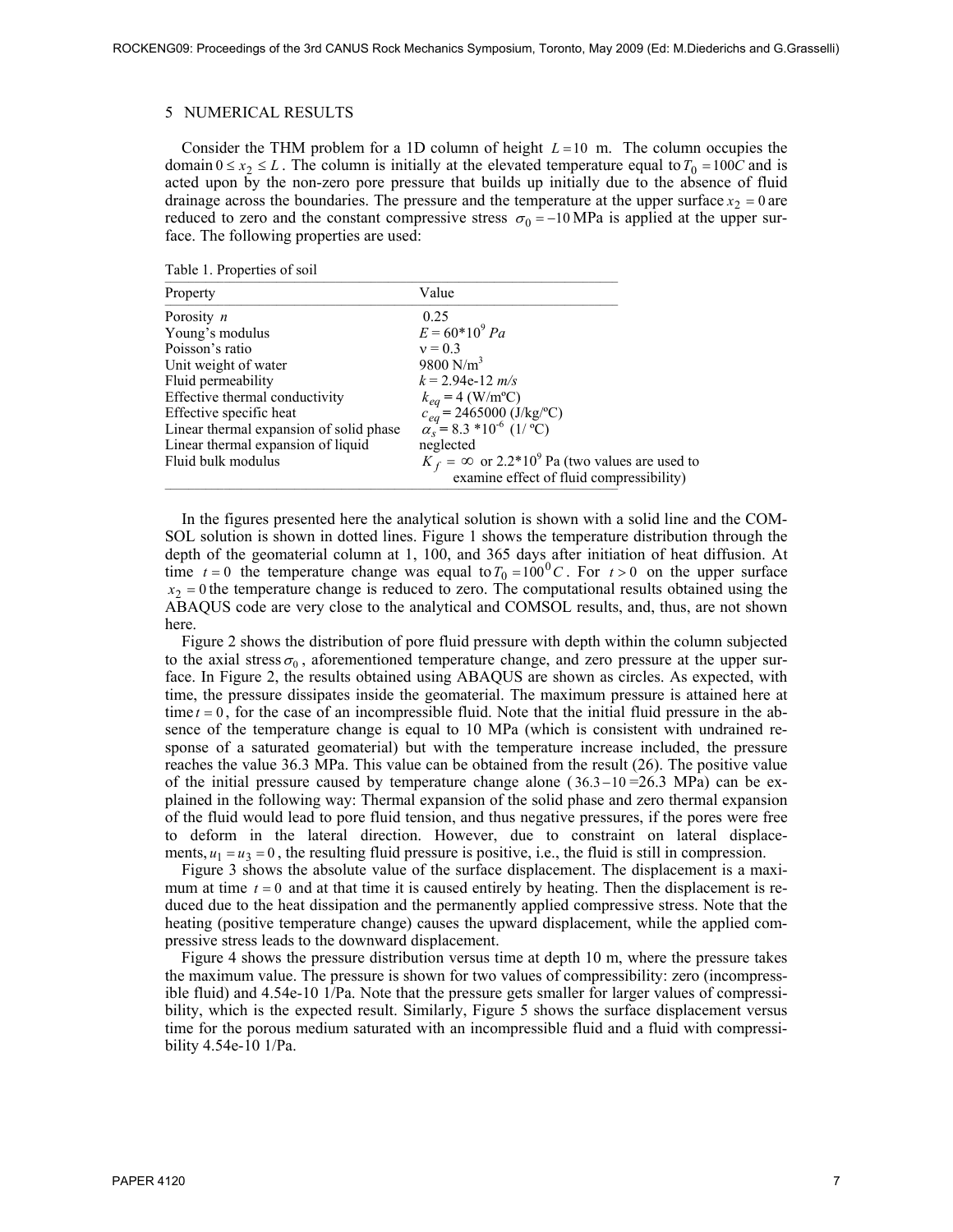

Figure 1. Temperature distribution within a one-dimensional element subjected to initial temperature change  $100^{\circ}$  C and subsequent heat dissipation due to reduction of temperature at the upper surface to zero.



Figure 2. Pore fluid pressure distribution within a one-dimensional element subjected to the temperature change in Figure 1, and a compressive load 10 MPa at the upper surface. Pore fluid pressure at the upper surface is zero, and the fluid velocity is zero at the bottom surface.



Figure 3. Displacement distribution within the one-dimensional element subjected to the temperature change shown in Figure 1, and compressive load 10 MPa at the upper surface. Displacement is zero at the base.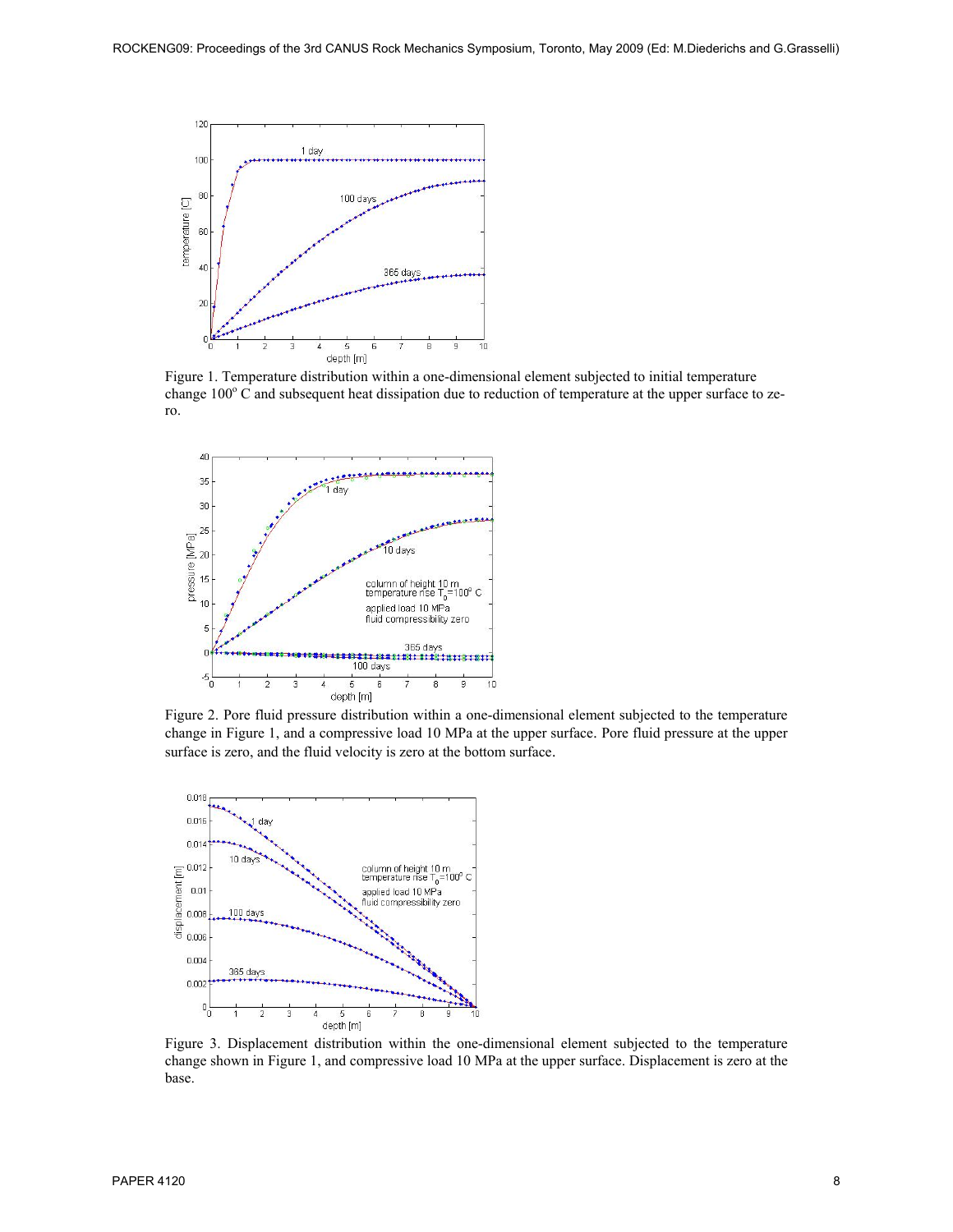

Figure 4. Pore fluid pressure distribution at a 10 m depth in a one-dimensional element subjected to the temperature change of Figure 1, and compressive load 10 MPa at the upper surface.



Figure 5. Surface displacement of a one-dimensional element subjected to the temperature change shown in Figure 1, and compressive load 10 MPa at the upper surface.

## 6 CONCLUSIONS

In the present paper we have examined the effect of heating on the deformation of a fluidsaturated porous medium. The solution for the one-dimensional problem of a geomaterial column initially at a uniform temperature and pore fluid pressure subjected to subsequent heat dissipation, is obtained analytically in the form of a power series expansion. In addition, the authors demonstrate the applicability of two commercial finite element codes COMSOL and ABAQUS to solve thermo-hydro-mechanical problems. The computational results for a onedimensional problem are validated through comparison with an analytical solution and satisfactory agreement is observed.

#### *Acknowledgements*

The work described in this paper was supported in part through a *Nuclear Waste Management Organization Research Contract* and in part through a *NSERC Discovery Grant* awarded to A.P.S. Selvadurai.